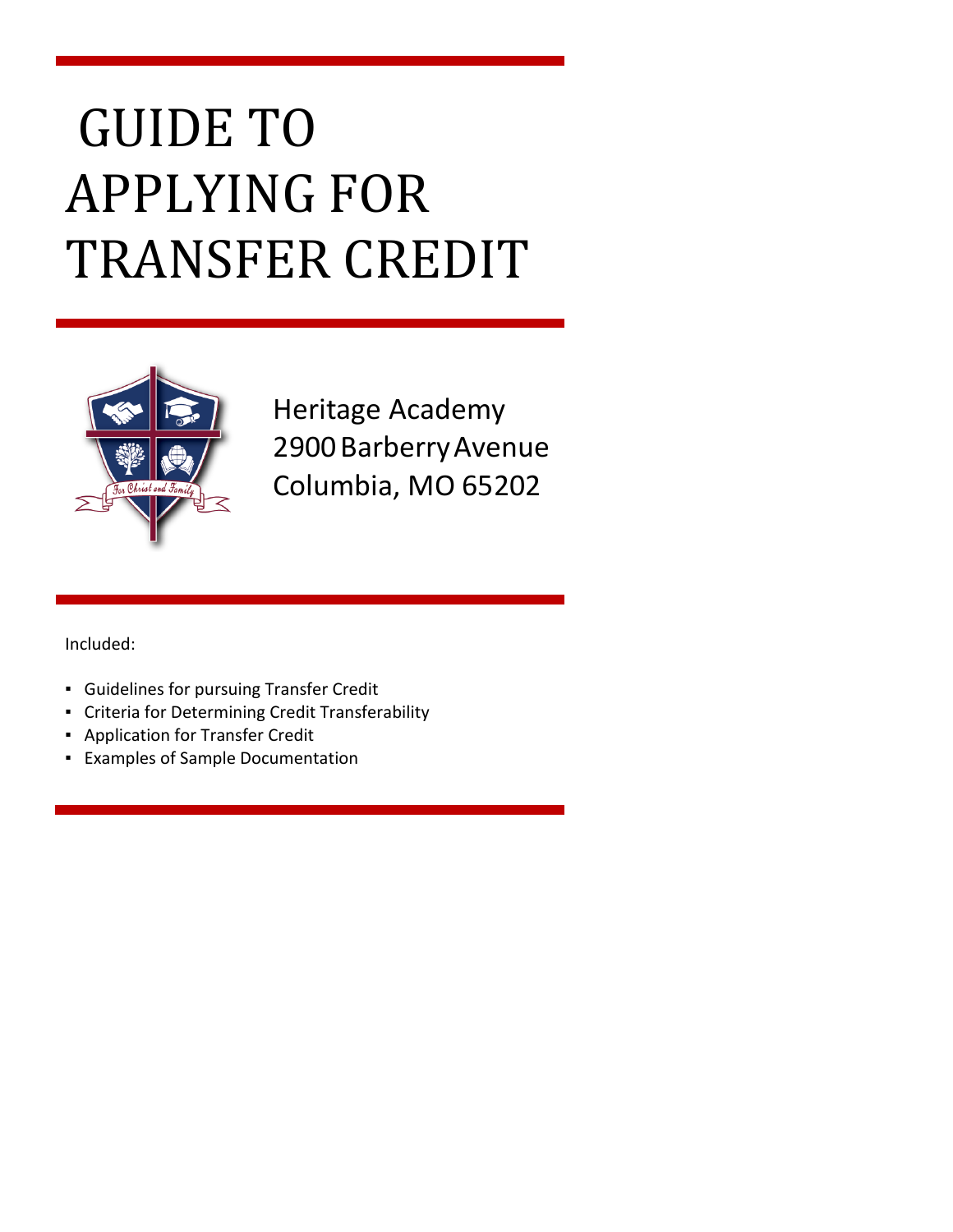*8/2019*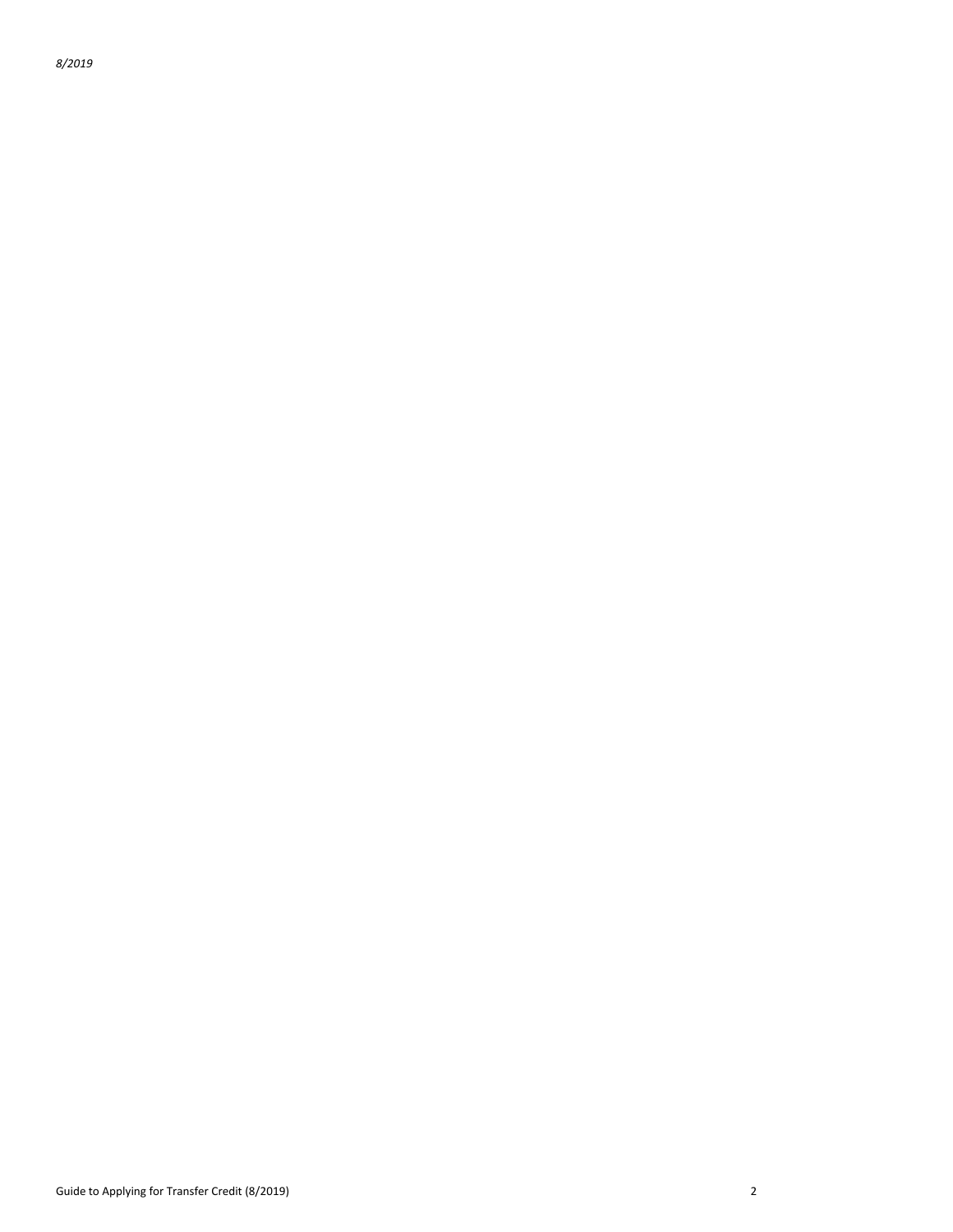# **Guidelines for Transfer Credit**

High school credit earned apart from Heritage Academy may be applied to graduation requirements of Heritage Academy upon the recommendation of the Academic Advisor and the approval of the Chief Administrative Officer. Students wishing to have credit considered for transfer must acquire and complete appropriate paperwork from the Heritage Academy Academic Advisor.

If a student is applying to transfer credit from a public or accredited private school,

- an official transcript will be required
- a formal application for transfer of credit must be completed for each course. Courses will be evaluated individually.
- the course must be similar in content, and equivalent in level and rigor as corresponding courses offered by Heritage Academy.
- the student must have earned a final letter grade of C- or higher for each course considered, based on the percentage scale established by the sending institution. Credit which has been earned with a non-letter grade will be evaluated on an individual basis by the Academic Advisor and submitted for approval to the Chief Administrative Officer.

If a student is applying to transfer credit from a non-accredited private school, home-school instruction, or alternative educational setting,

- a formal application for transfer of credit must be completed for each course. Courses will be evaluated individually.
- the course must be similar in content, and equivalent in level and rigor as corresponding courses offered by Heritage Academy.
- the student/family will be responsible to provide documentation of learning objectives, learning activity, evaluative assessments, learning resources, and a passing grade. For suggestions in collecting this information, refer to **Application for Transfer Credit** or contact the Academic Advisor.

Each course will be evaluated individually; the acceptance of one course from an institution does not mean that other credit from the same institution is necessarily transferable.

Grades for transfer credit will not be calculated in a student's cumulative grade point average.

Transfer credits that have been applied toward diploma requirements do not appear individually on a student's Heritage Academy transcript. Transcripts will include a cumulative summary of transfer credit rather than itemizing transfer credit course by course.

A fee may be charged for the evaluation of a transfer of credit request according to the current fee schedule.

# **Criteria for Determining Credit Transferability**

When Heritage Academy approves credit for transfer, the school is agreeing to honor and document quantified learning that has been awarded credit by another academic institution. The specific course name will not be itemized on the student's transcript, and a grade will not be transferred. Heritage Academy only evaluates credit for transfer when that credit is needed to satisfy diploma requirements and an "Intent to Graduate" form is already on record in the student's academic file.

Heritage Academy desires transfer credit to reflect a rigor of learning that matches or exceeds the level of learning happening in our own classrooms. We would prefer to set our standards too high rather than too low, so we expect that non-traditional transfer credit will be more work for families than would traditional classroom credit.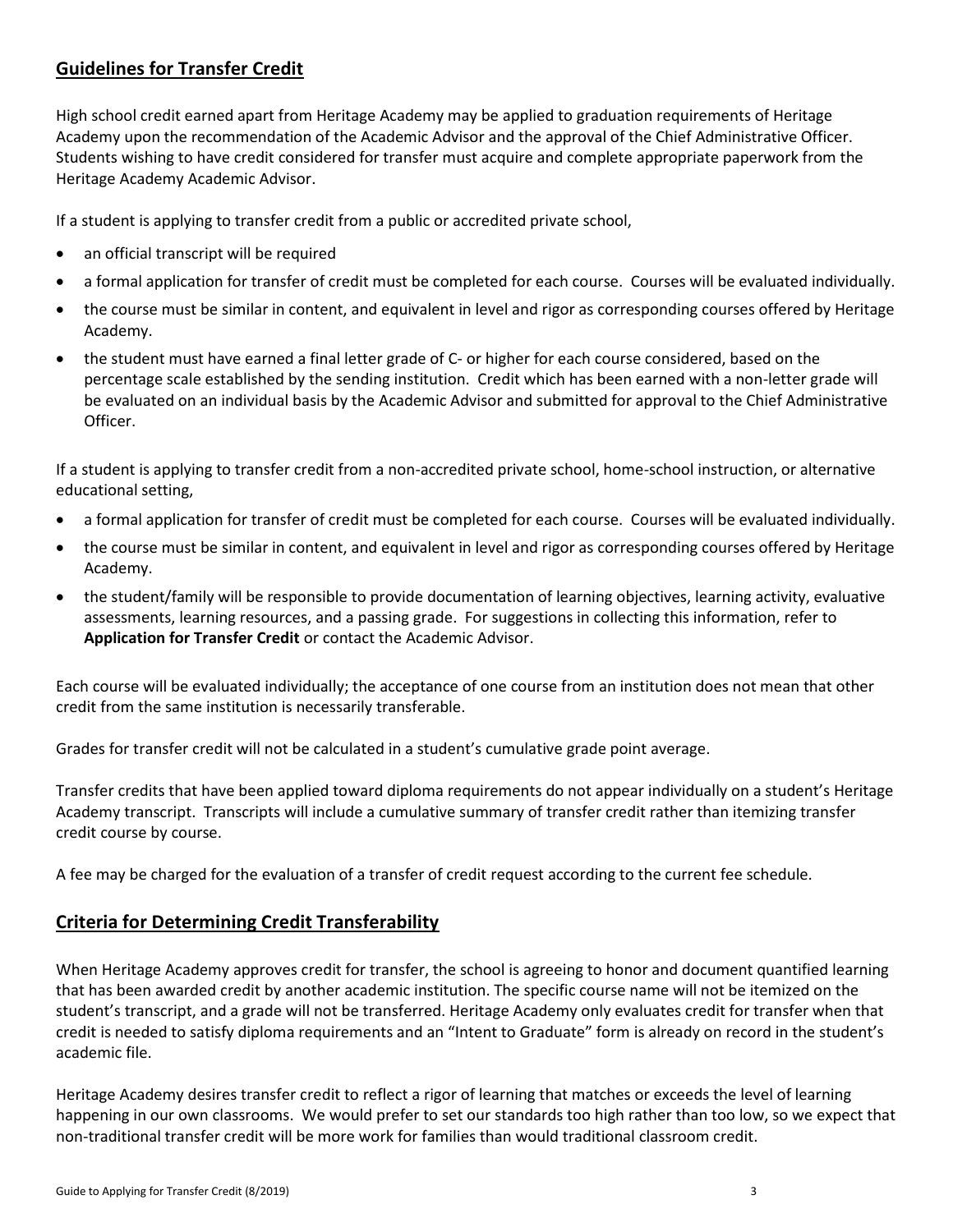The following criteria are considered when evaluating credit transferability.

- 1. Transfer credit should not merely document knowledge, but learning. Learning will be characterized by a student's increase in breadth *and* depth of skill. Introductory/survey courses will weigh more heavily toward expanding breadth. Intermediate/advanced courses will focus more heavily toward furthering depth. Note: Specialized learning is not high school learning.
- 2. Learning should be distributed over time, requiring an extended investment of time and discipline.
- 3. Learning should include a balance of theory and application, as well as instruction and practice.
- 4. Learning outcomes should be verified in a formalized assessment, a capstone project, performance, test, or a series of cumulative assessments along the way.
- 5. Learning will be quantified/ evaluated in a concise manner by the individual or organization responsible for the learning.

Remember: Activity is not necessarily the equivalence of learning, though it is a component of the process. Neither are completed assignments, test scores, or demonstrable competency equivalent to learning. We have a burden to go beyond evaluating knowledge to actually evaluate learning.

Parents can be most confident about credit transferability when course pre-approval is gained through the school office. However, credit may also be evaluated for transfer after course completion, except in a student's senior year. All transfer credit should be approved before the senior year begins.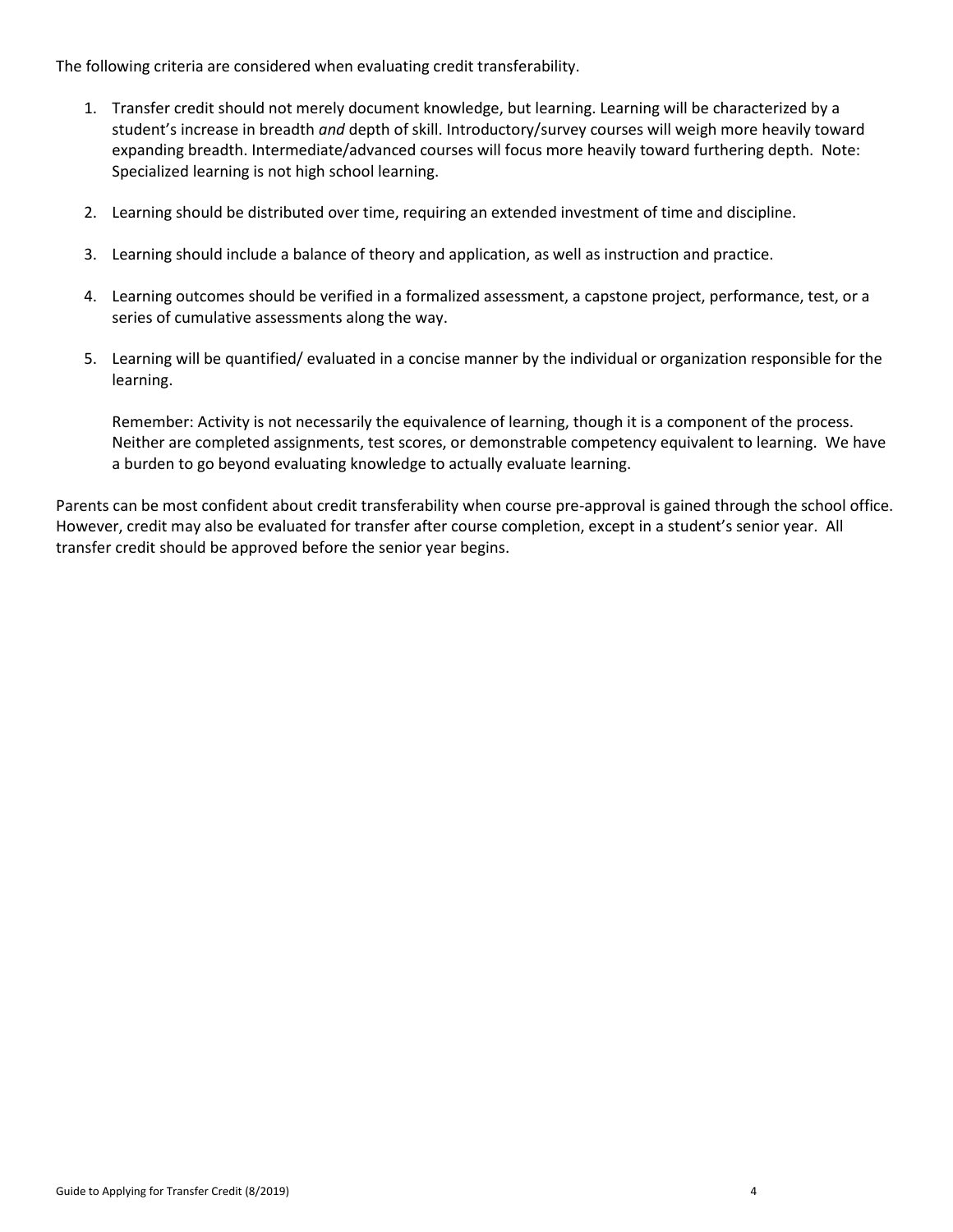# **Application for Transfer Credit Heritage Academy**

Please refer to the school catalog for information regarding transfer of credit policies. Please note that supporting documentation (listed on reverse side of page) must accompany your student's application for the application to be considered complete.

 $\overline{\phantom{a}}$ 

| <b>Transfer Credit Evaluation Fee</b>                    | Payment of the appropriate evaluation fee must accompany each Application for Transfer Credit. The amount of each evaluation fee<br>may be determined by the source from which the transfer credit is expected to come.               |                                                  |                                                                                                                                                                                                                                |                            |             |
|----------------------------------------------------------|---------------------------------------------------------------------------------------------------------------------------------------------------------------------------------------------------------------------------------------|--------------------------------------------------|--------------------------------------------------------------------------------------------------------------------------------------------------------------------------------------------------------------------------------|----------------------------|-------------|
| Fee: \$25.00                                             | <b>Transfer Credit Sourced in an Accredited Setting</b>                                                                                                                                                                               |                                                  |                                                                                                                                                                                                                                |                            |             |
|                                                          | <b>Transfer Credit Sourced in a Home School Setting</b><br>Fee #1: \$50 for the first application coming from each discipline (per student)<br>Fee #2: \$30 for additional applications coming from the same discipline (per student) |                                                  |                                                                                                                                                                                                                                |                            |             |
| <b>Discipline Categories</b>                             |                                                                                                                                                                                                                                       |                                                  |                                                                                                                                                                                                                                |                            |             |
| <b>Mathematics</b><br>Language Arts                      | Science<br><b>Social Studies</b>                                                                                                                                                                                                      | <b>Example 2 Fine Arts</b><br>Foreign Language   | <b>Practical Arts</b><br><b>Physical Education</b>                                                                                                                                                                             | Health                     |             |
|                                                          |                                                                                                                                                                                                                                       |                                                  |                                                                                                                                                                                                                                |                            |             |
|                                                          |                                                                                                                                                                                                                                       |                                                  |                                                                                                                                                                                                                                |                            |             |
|                                                          |                                                                                                                                                                                                                                       |                                                  |                                                                                                                                                                                                                                |                            |             |
| <b>Course Setting</b><br>please check all that may apply |                                                                                                                                                                                                                                       |                                                  |                                                                                                                                                                                                                                |                            |             |
| $\Box$ home school                                       |                                                                                                                                                                                                                                       |                                                  |                                                                                                                                                                                                                                |                            |             |
|                                                          |                                                                                                                                                                                                                                       |                                                  |                                                                                                                                                                                                                                |                            |             |
|                                                          |                                                                                                                                                                                                                                       |                                                  |                                                                                                                                                                                                                                |                            |             |
| $\Box$ on-line                                           |                                                                                                                                                                                                                                       |                                                  |                                                                                                                                                                                                                                |                            |             |
| $\Box$ video instruction                                 |                                                                                                                                                                                                                                       | $\Box$ private tutorial $\Box$ independent study |                                                                                                                                                                                                                                |                            |             |
|                                                          |                                                                                                                                                                                                                                       |                                                  |                                                                                                                                                                                                                                |                            |             |
| Name of Course Monitor:                                  |                                                                                                                                                                                                                                       |                                                  | (if applicable) and the contract of the contract of the contract of the contract of the contract of the contract of the contract of the contract of the contract of the contract of the contract of the contract of the contra |                            |             |
|                                                          |                                                                                                                                                                                                                                       |                                                  | Periods (weeks) not in session: ____________                                                                                                                                                                                   |                            |             |
|                                                          | Total Number of Weeks in Session: _______                                                                                                                                                                                             |                                                  | <u> 1999 - Johann John Harry, mars ar yn y brenin y brenin y brenin y brenin y brenin y brenin y brenin y brenin</u>                                                                                                           |                            |             |
| Hours of direct instruction:                             | Hours of independent practice: _________ hours per week                                                                                                                                                                               | _____________ hours per week                     |                                                                                                                                                                                                                                |                            |             |
|                                                          |                                                                                                                                                                                                                                       |                                                  |                                                                                                                                                                                                                                |                            |             |
|                                                          | Did this course cover one or two semesters' worth of material? $\Box$ one                                                                                                                                                             |                                                  | $\Box$ two                                                                                                                                                                                                                     |                            |             |
|                                                          | How many units of high school credit are you seeking to have awarded as transfer credit? $\Box$ 0.50                                                                                                                                  |                                                  |                                                                                                                                                                                                                                |                            | $\Box$ 1.00 |
|                                                          |                                                                                                                                                                                                                                       |                                                  |                                                                                                                                                                                                                                |                            |             |
|                                                          |                                                                                                                                                                                                                                       |                                                  |                                                                                                                                                                                                                                | Date: ____________________ |             |

П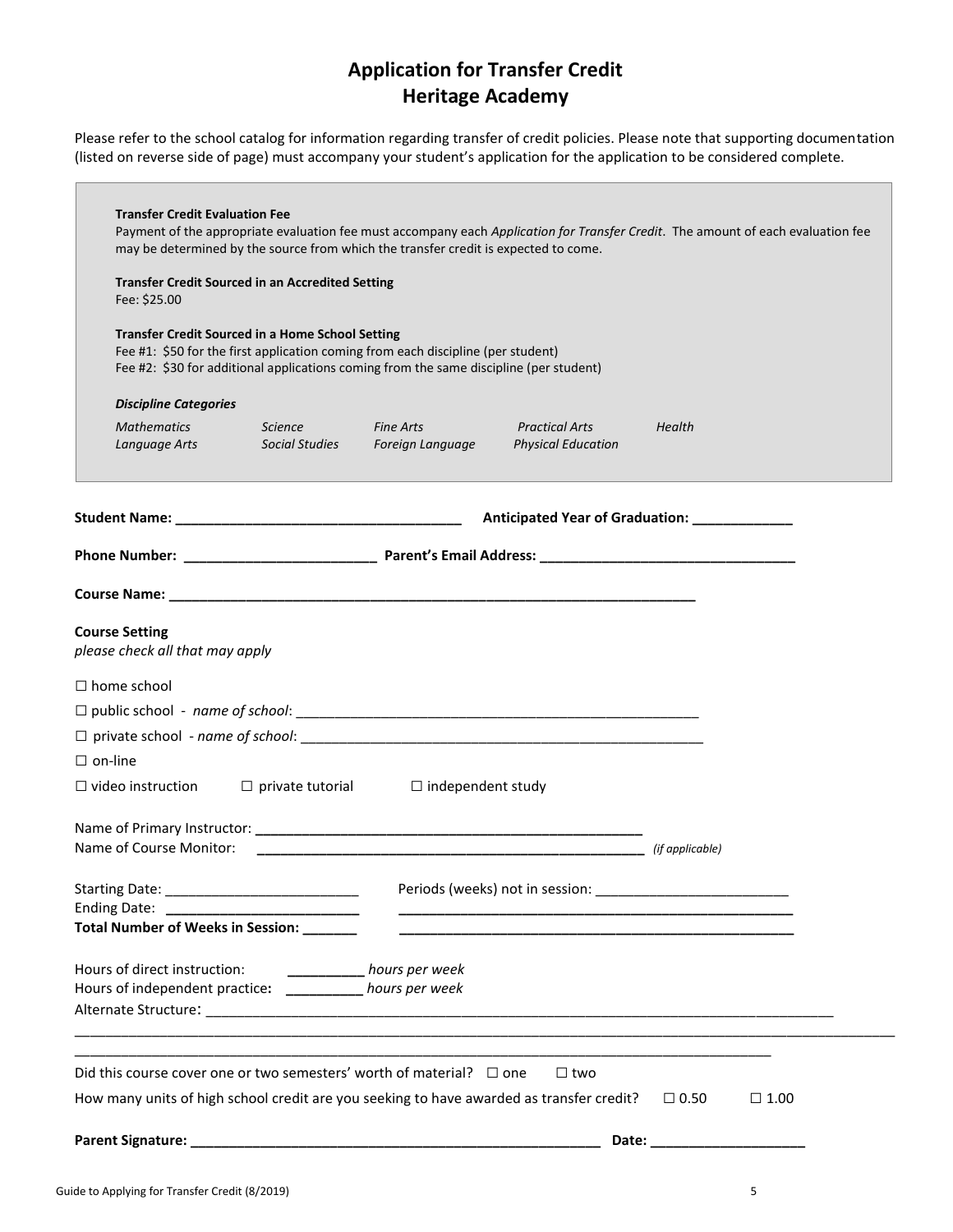# **Please provide the following supporting documentation so that the credit you are seeking to transfer may be evaluated for transfer eligibility.**

# **Private or Public Schooled Courses**

□ Completed Transcript Request

# **Courses completed in a Home School or Unaccredited Setting**

*Please present in an organized binder.*

- □ **Home School Transcript**
- □ **Specific Course Description** (broad summary of course focus & content and methods of instruction, etc.)

## □ **Bibliography/Repertoire Summarizing Resources** Examples: textbooks, workbooks, literary titles, titles of musical pieces, scripts, artwork, etc.

□ **Activity Log recording dates, times, and descriptions of activities** Examples: log of instruction, log of independent practice, log rehearsals, practices, field trips, etc.

#### □ **Learning Objectives**

Identify specific learning objectives that directed instruction. Learning objectives should reflect increase in breadth and depth of knowledge and skills and demonstrate balance between theory and application.

#### □ **Explanatory Statement Regarding Methods of Assessment**

Example: As the year progressed, mastery of objectives was evaluated by the student completing 10 closed-book chapter tests, 2 semester exams, a number of unannounced quizzes, two essays, and two special projects. The student was also expected to regularly complete workbook worksheets to aid her in acquisition of knowledge and skills.

#### □ **Record of Assessments & Assignments**

Please include an **organized record** of tests, quizzes, written papers, presentations, performances, recitals, competitions, etc. In addition to including completed tests, papers, etc., please create a cover page for these items that summarizes included documents and the grades awarded.

Example:

| Test 1        | 89 | Essay #1: $92$              |
|---------------|----|-----------------------------|
| Test 2        | 94 | Essay #2: $93$              |
| Test 3        | 91 | <b>Reflection Paper: 88</b> |
| Final Exam 90 |    | Interview Summary: 96       |

#### □ **Faculty Verification and Endorsement**

This should be provided by the instructor or course monitor and site the following:

- Faculty qualifications
- Evaluative standards for grading (grading scale, rubrics, etc)
- Evaluative conclusion (general synopsis of students' performance or mastery achieved)

Please note that Heritage Academy typically does not award Transfer Credit to coursework completed with the following curriculum:

*A.C.E.*

*Alpha Omega Publications and their subsidiaries* 

*Switched-On School House*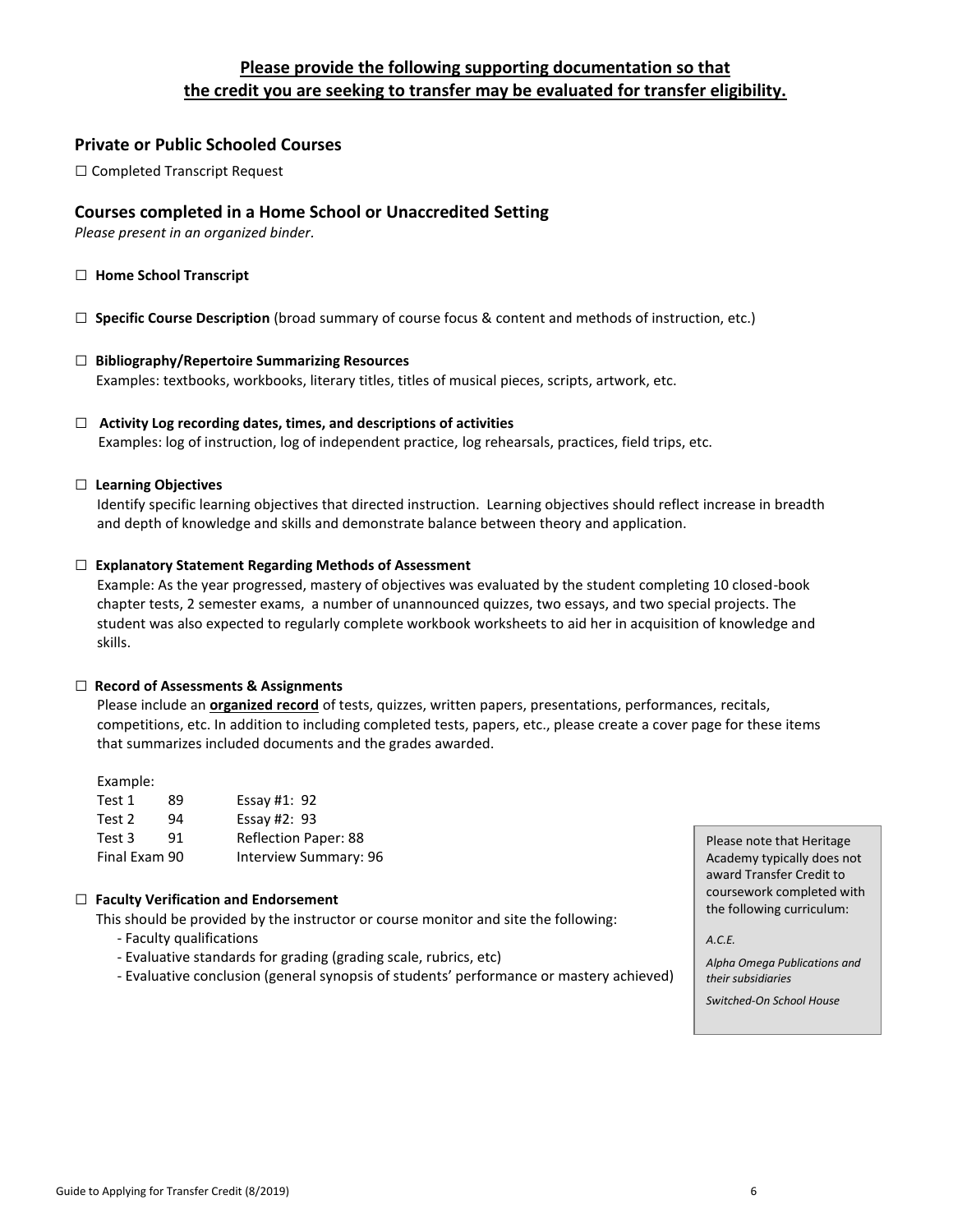# **Examples of Sample Documentation**

#### **(for traditional courses with traditional curriculum)**

#### **APPLICATION FOR TRANSFER CREDIT**

*Student Name: Susan Smith Course Name: Physical Science*

**COURSE SETTING** Home School, using BJU'S on-line videos

**TRANSCRIPT** Please See Attached Home School Transcript

#### **BIBLIOGRAPHY/ REPERTIORE SUMMARIZING RESOURCES**

BJU On-Line Distance Learning Option **Physical Science**, 4<sup>th</sup> edition *Physical Science Workbook*, 4th edition

#### **SPECIFIC COURSE DESCRIPTION**

Please see course description as provided on-line.

"*Physical Science encourages students to see matter and energy as part of God's creation. Students first study elementary chemistry, discussing the structure and interactions of matter and defining chemical and nuclear energy. Then they focus on elementary physics and the other six forms of energy. This is a laboratory course that includes many hands-on experiments and demonstrations. Wherever possible, experiments will make use of locally available items, but some required laboratory items will need to be ordered."*

#### **ACTIVITY LOG**

Susan followed the curriculums' recommendation that she watch five 45-minute lessons each week to complete the 160 lessons provided with the year. Susan completed all 160 lessons between the time we began the course (September 1) and June 18. In addition to these times of direct instruction, it was typical for Susan to make an additional investment of about 2.5 hours each week in independent study. While we did our best effort to complete as many labs as possible, you will see below (under assessments heading) that we were prohibited from completing six of them due to limited resources.

Summary of Direct Instruction: .75 x 160 = 120 hours Summary of Independent Work Time: 36 weeks x 2.5 = 90 TOTAL NUMBER OF HOURS: 210

#### **LEARNING OBJECTIVES**

Please see attached table of contents (copied from text book) that shows content addressed in the course. Susan completed the entire book.

#### **ASSESSMENTS**

Susan completed closed-book chapter tests at the end of each chapter. Errors were marked and reviewed together so that she could clearly learn from them. As we determined her semester schedule, we also decided that she and I (her mother) would intentionally connect each week on Wednesday (@ 2:45) to review the progress she had made and the quality of the work she was producing and to ensure understanding and appropriate pace. This usually only lasted about thirty minutes or so, but provided a designated time for accountability and "quality control". This also allowed us to look ahead and identify lab materials she would need to successfully complete upcoming labs. In general, Susan did an excellent job of completing lessons with timeliness (1 each day) and attentiveness. Please see completion chart included in the back of the binder.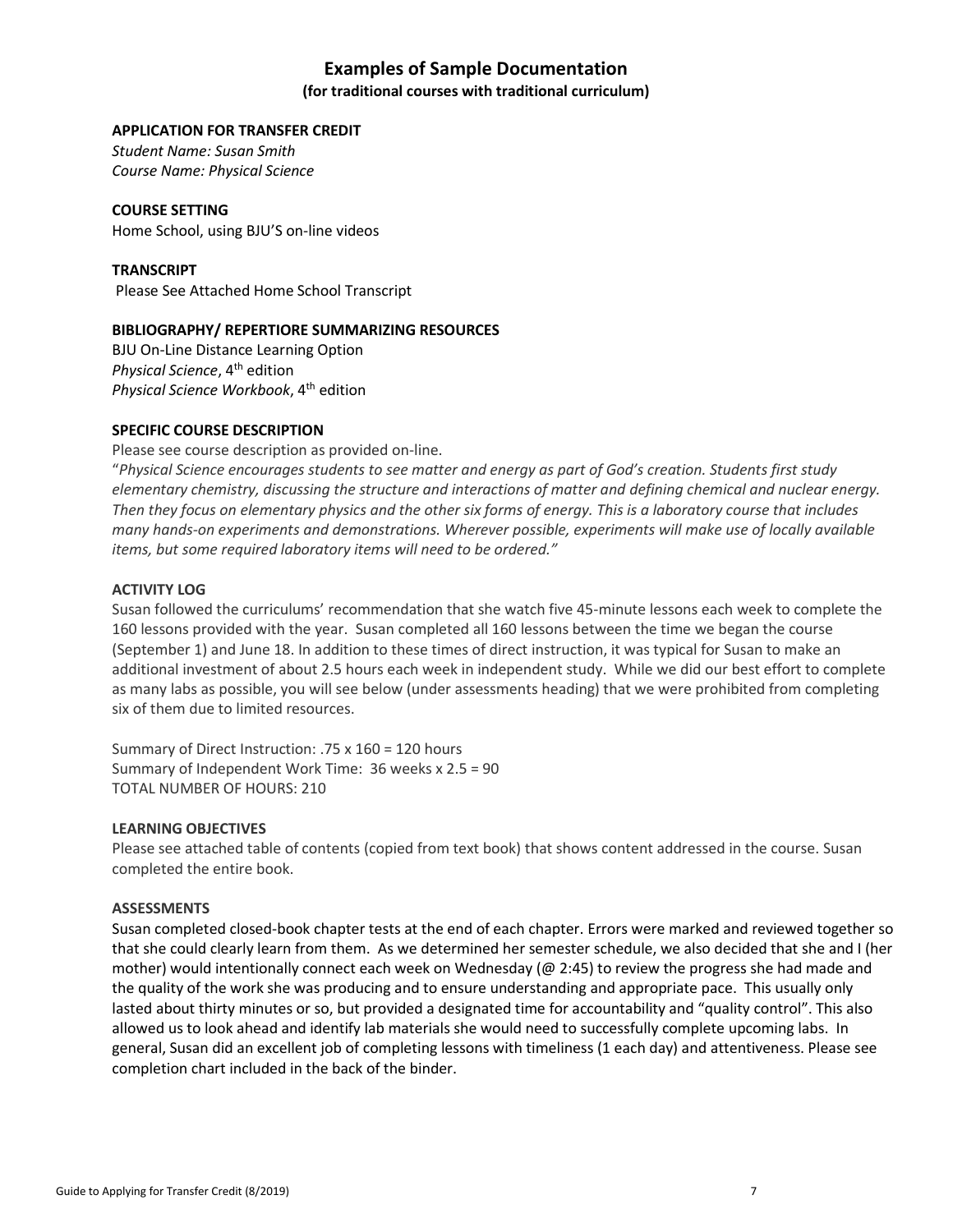| <b>Grade Apportionment</b>                         |              |
|----------------------------------------------------|--------------|
| <b>Tests</b>                                       | 55% of grade |
| Labs                                               | 20% or grade |
| Completion and neatness of Homework                | 20% of grade |
| Attitude (initiative, timeliness, respect, effort) | 5%           |

#### **Percentages Achieved**

| Tests:         | 89% | Lab work: | 90% |
|----------------|-----|-----------|-----|
| Homework grade | 93% | Attitude: | 90% |

#### **FINAL COURSE GRADE: 91% = A-**

| Please see summary of test scores below*: |  |  |
|-------------------------------------------|--|--|
|-------------------------------------------|--|--|

| Test 1  | 91% | Test 12 | 89% |
|---------|-----|---------|-----|
| Test 2  | 93% | Test 13 | 85% |
| Test 3  | 87% | Test 14 | 86% |
| Test 4  | 88% | Test 15 | 85% |
| Test 5  | 89% | Test 16 | 88% |
| Test 6  | 93% | Test 17 | 90% |
| Test 7  | 90% | Test 18 | 89% |
| Test 8  | 83% | Test 19 | 93% |
| Test 9  | 89% | Test 20 | 95% |
| Test 10 | 91% | Test 21 | 93% |
| Test 11 | 95% | Test 22 | 85% |

\*Tests are also included in the accompanying binder for you to view.

Completed Lab forms and homework sheets are also included in the accompanying binder, under the tabs that identify them.

## **FACULTY VERIFICATION AND ENDORSEMENT**

Direct instruction for Susan came from the instructors who taught the on-line lessons she watched. I, as Susan's parent, worked with her at times to ensure understanding as she worked through her home work and completed labs.

If you have any additional questions regarding the content or rigor of this course, please feel free to contact me, and I'll do my best to supply the missing information.

Sincerely,

Susan Smith

# **PLEASE SEE THE ACCOMPANYING BINDER THAT CONTAINS THE FOLLOWING:**

- Originating Transcript
- **.** List of Learning Objectives (Table of contents accompanies with completion dates and hours spent number of hours spent outside of class)
- Summary of Test Scores and Test Documents
- Completed Essays (drafts and final drafts) and projects
- Completed worksheet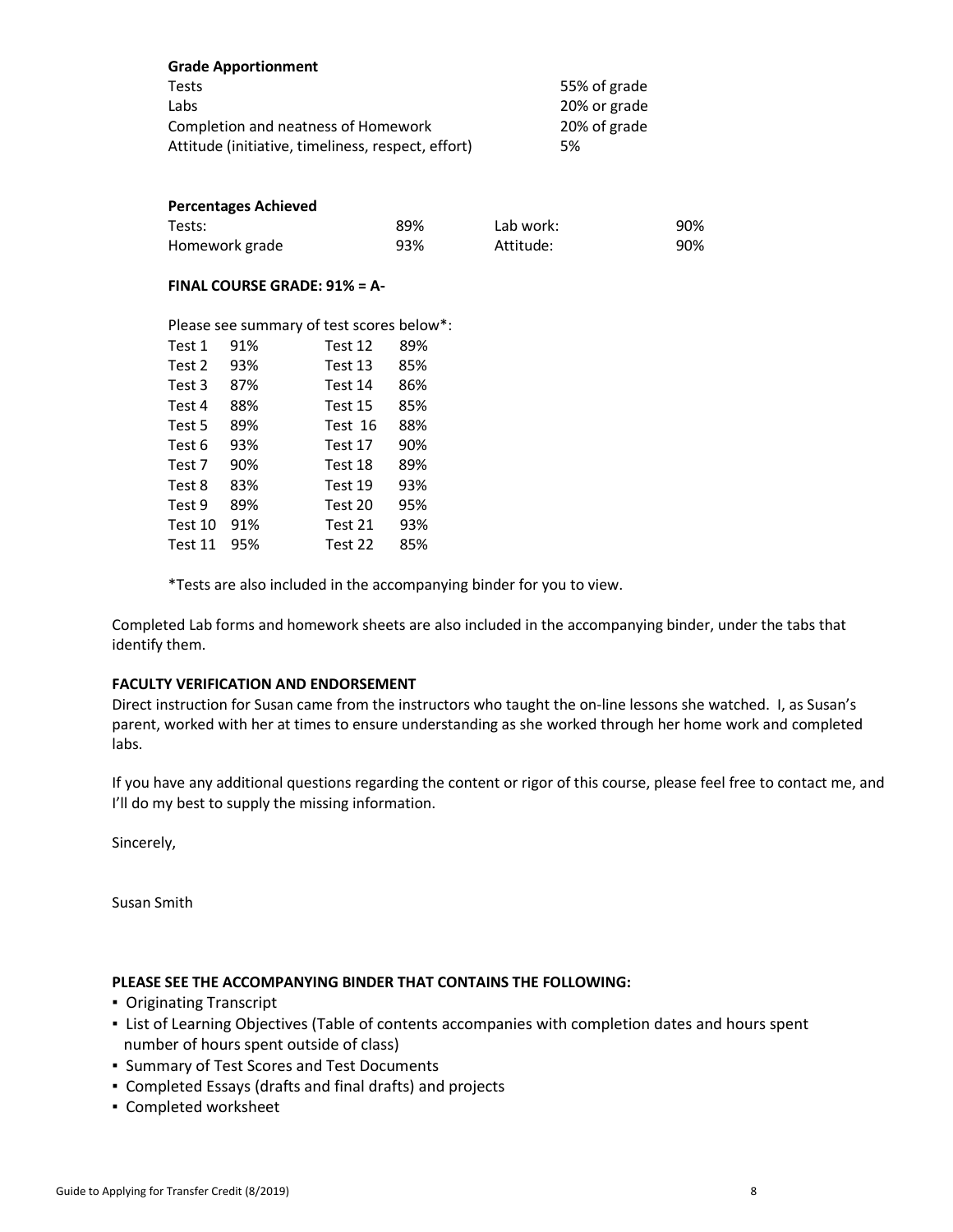# **HIGH SCHOOL TRANSCRIPT**

| <b>School Information</b>                                                                     | <b>Student Information</b>                              |                                                                                                                    |  |
|-----------------------------------------------------------------------------------------------|---------------------------------------------------------|--------------------------------------------------------------------------------------------------------------------|--|
| <b>Home Tutorial Studies</b><br>3333 Apple Drive<br>Columbia, MO 65202<br>Phone: 573-333-3333 | Anna Applebee<br>3333 Apple Drive<br>Columbia, MO 65203 | Gender: Female<br>Birthdate: 06/01/1994<br>SS #: 123-45-6789<br>Legal Guardians: James and Mary Applebee (parents) |  |

# **Academic Record**

# **2006-2007 ACADEMIC YEAR (8th grade)**

#### **Fall 2006 Semester**

| English 8                   | B+ |
|-----------------------------|----|
| Pre-Algebra                 | А- |
| American Republic           | B+ |
| Space and Earth Science     | B+ |
| Calligraphy                 | А- |
| <b>Spring 2007 Semester</b> |    |
| English 8                   | д- |
| Pre-Algebra                 | R+ |

| Pre-Algebra             | R+ |
|-------------------------|----|
| American Republic       | А  |
| Space and Earth Science | А- |
| Ceramics                | P  |
|                         |    |

# **2007-2008 ACADEMIC YEAR (9th grade)**

#### **Fall 2007 Semester**

| English 9               | А  | 0.50 | 4.00 |
|-------------------------|----|------|------|
| Algebra I               | B+ | 0.50 | 3.30 |
| Geography               | B+ | 0.50 | 3.30 |
| <b>Physical Science</b> | C  | 0.50 | 2.00 |
| Composition             | А- | 0.50 | 4.00 |
| Spanish I               | B  | 0.50 | 3.00 |
|                         |    |      |      |
|                         | .  |      |      |

--------------------------------------------------------------------

 Semester Total: Credits 3.00, GPA 3.27 Cumulative Total: Credits 3.00, GPA 3.26

#### **Spring 2008 Semester**

| English 9               | А  | 0.50 | 4.00 |
|-------------------------|----|------|------|
| Algebra I               | А- | 0.50 | 3.70 |
| Geography               | B  | 0.50 | 3.00 |
| <b>Physical Science</b> | B- | 0.50 | 2.70 |
| <b>Creative Writing</b> | А  | 0.50 | 4.00 |
| Spanish I               | B  | 0.50 | 3.00 |

 Semester Total: Credits 3.00, GPA 3.40 Cumulative Total: Credits 6.00, GPA 3.33

# **2008-2009 ACADEMIC YEAR (10th grade)\***

| Fall 2008 Semester*<br>English 10 (Honors)<br>World History<br>Performance Theatre | А-<br>B<br>P | 0.50<br>0.50<br>0.50 | 3.70<br>3.00         |  |
|------------------------------------------------------------------------------------|--------------|----------------------|----------------------|--|
| Semester Total: Credits 1.50, GPA 3.35<br>Cumulative Total: Credits 7.50, GPA 3.36 |              |                      |                      |  |
| Spring 2009 Semester*<br>English 10 (Honors)<br>World History<br>Health            | А<br>B+<br>F | 0.50<br>0.50<br>0.00 | 4.00<br>3.30<br>0.00 |  |

 Semester Total: Credits 1.00, GPA 3.65 Cumulative Total: Credit 9.00, GPA 3.18

# **2009-2010 ACADEMIC YEAR (11th grade)\***

| <b>Fall 2009 Semester</b><br>Rhetoric    | B | 0.50 | 3.00 |
|------------------------------------------|---|------|------|
| <b>Spring 2010 Semester</b><br>Economics | в | 0.50 | 3.00 |

--------------------------------------------------------------------

 Semester Total: Credits 1.00, GPA 3.00 Cumulative Total: Credit 10.00, GPA 3.07

\* Student concurrently enrolled at: Heritage Academy 606 Ridgeway Avenue,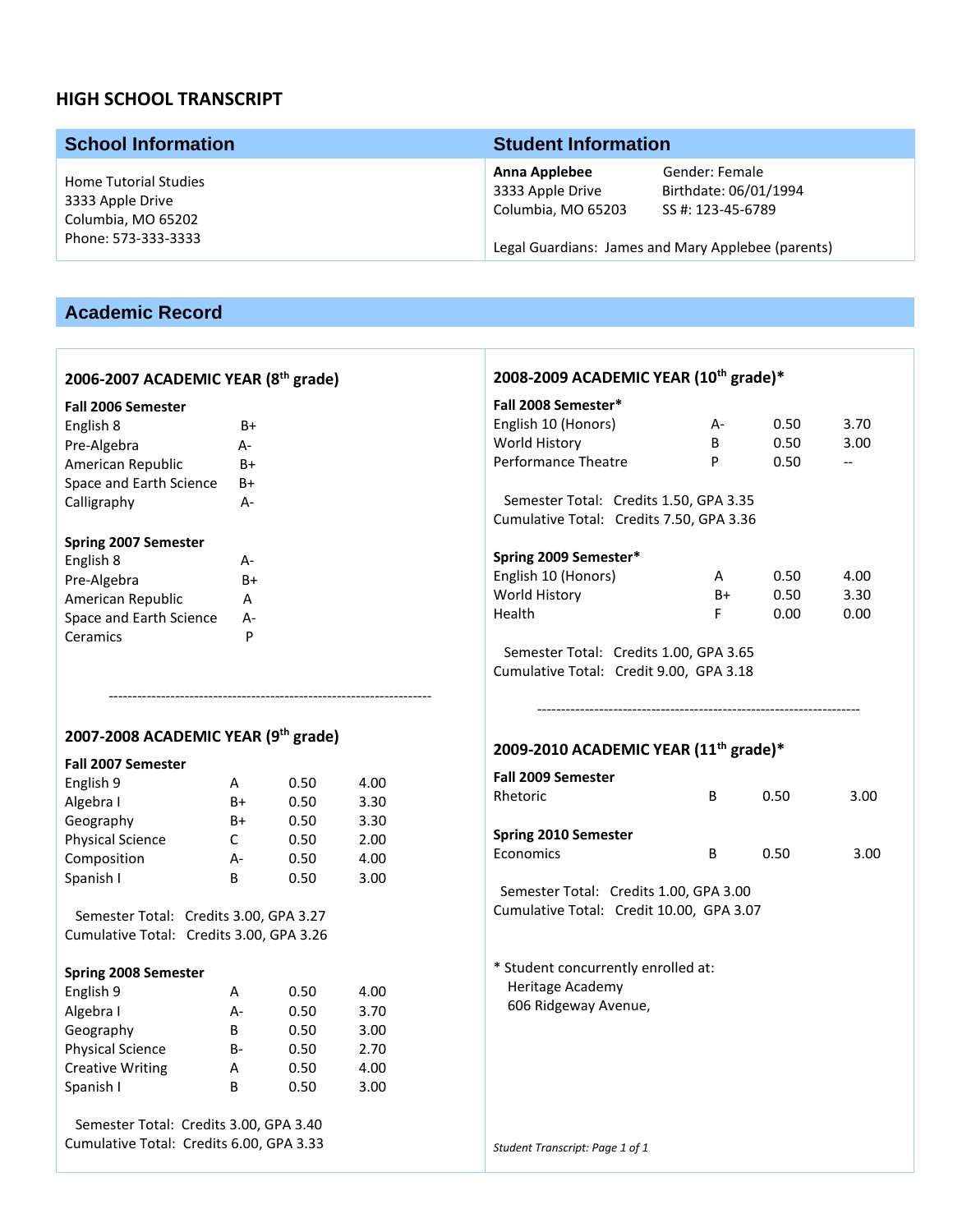| <b>Transfer Credit</b> |        |                                 |                                    |
|------------------------|--------|---------------------------------|------------------------------------|
| Course                 | Credit | Source                          | Year                               |
| Chemistry              | 0.50   | Heritage Academy                | 2009-2010 (11 <sup>th</sup> grade) |
| Intro to Philosophy*   | 0.50   | Heritage Academy                | 2009-2010 (11 <sup>th</sup> grade) |
| Government             | 0.50   | Heritage Academy                | 2009-2010 (11 <sup>th</sup> grade) |
| American Literature    | 1.00   | Heritage Academy                | 2009-2010 (11 <sup>th</sup> grade) |
| <b>Statistics</b>      | 1.00   | MU Online                       | 2009-2010 (11 <sup>th</sup> grade) |
| Vocal Ensemble         | 1.00   | Heritage Academy                | 2008-2009 (10 <sup>th</sup> grade) |
| Chemistry              | 1.00   | Heritage Academy                | 2008-2009 (10 <sup>th</sup> grade) |
| Algebra II             | 1.00   | Heritage Academy                | 2008-2009 (10 <sup>th</sup> grade) |
| Orchestra              | 1.00   | Jackson Public High School      | 2007-2008 (9 <sup>th</sup> grade)  |
| Intro to Logic         | 0.50   | Young Scholar's On-line Academy | 2007-2008 (9 <sup>th</sup> grade)  |
|                        |        |                                 |                                    |

# **TOTAL TRANSFER CREDIT: 7.50**

**\*** *awarded dual credit from Moberly Area Community College*

| <b>Academic Summary</b>       |  |           | <b>Grading Scale</b> |      |      |            |      |
|-------------------------------|--|-----------|----------------------|------|------|------------|------|
| Graduation Date: 05/25/11     |  | A         | 95-100               | 4.00 | C+   | 77-79 2.33 |      |
|                               |  | A-        | 90-94                | 3.66 | C    | 73-76 2.00 |      |
| Cumulative GPA: 3.10          |  | B+        | 87-89                | 3.33 | $C-$ | 70-72      | 1.66 |
| Cumulative Credits: 26.5      |  | B         | 83-86                | 3.00 | D    | 60-69      | 1.00 |
|                               |  | <b>B-</b> | 80-82                | 2.66 | F.   | $0 - 59$   | 0.00 |
| ACT (09/09):<br>Composite 26  |  |           |                      |      |      |            |      |
| SAT (11/09):<br>Verbal<br>680 |  |           |                      |      |      |            |      |
| 600<br>Math                   |  |           |                      |      |      |            |      |

| <b>Validation</b>                    |  |
|--------------------------------------|--|
|                                      |  |
|                                      |  |
| Date:                                |  |
| For additional information, contact: |  |

Mary Applebee: 573-449-2252; *jmdoe@domain.com*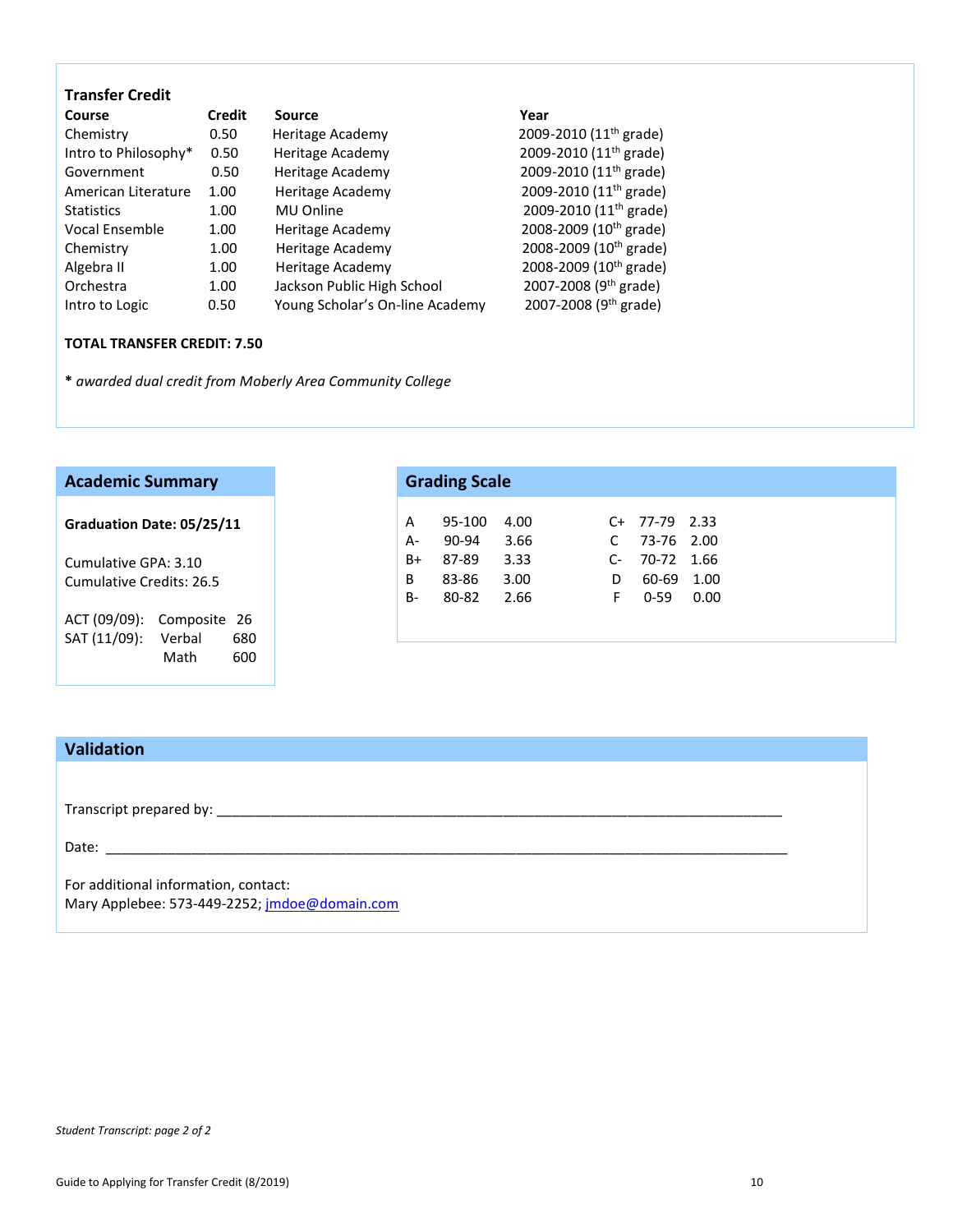## **EXAMPLE: ACTIVITY LOG FOR NON-TRADITIONAL COURSE**

# **Performance Theatre Activity Log**

| <b>Date</b> | <b>Time</b>      | <b>Activity</b>                                                                              |
|-------------|------------------|----------------------------------------------------------------------------------------------|
| 7/8/08      | 2 hrs.           | Script read-through                                                                          |
| 7/10/08     | 2 hrs.           | Rehearsal                                                                                    |
| 7/11/08     | 1 <sub>hr.</sub> | Script memorization practice                                                                 |
| 7/13/08     | 2 hrs.           | Rehearsal                                                                                    |
| 7/15/08     | 1 <sub>hr.</sub> | Script memorization practice                                                                 |
| 7/18/08     | 3 hrs.           | Set construction---Painted backdrop, learned how to change and move backdrops                |
| 7/21/08     | 1 <sub>hr.</sub> | Script memorization practice                                                                 |
| 7/21/08     | 2 hrs.           | Rehearsal                                                                                    |
| 7/23/08     | 2 hrs.           | Practiced blocking scenes one and two                                                        |
| 7/24/08     | 1 <sub>hr.</sub> | Script memorization practice                                                                 |
| 7/26/08     | 2 hrs.           | Rehearsal                                                                                    |
| 7/29/08     | 1 <sub>hr.</sub> | Researched period clothing in preparation for costumes; determined costume<br>design         |
| 8/01/08     | 3 hrs.           | Painted bushes and a large rock to be used on set                                            |
| 8/02/08     | 2 hrs.           | Rehearsal                                                                                    |
| 8/04/08     | 3 hrs.           | Sewed costume---dress, headpiece, hat                                                        |
| 8/08/08     | 2 hrs.           | Rehearsal                                                                                    |
| 8/09/08     | 2 hrs.           | Completed costume accessories-shoes, jewelry                                                 |
| 8/11/08     | 2 hrs.           | Attended stage make-up workshop                                                              |
| 8/12/08     | 2 hrs.           | Rehearsal                                                                                    |
| 8/15/08     | 2 hrs.           | Rehearsal                                                                                    |
| 8/17/08     | 2 hrs.           | Learned about stage lighting; went on cat-walk and changed light filters, adjusted<br>lights |
| 8/17/08     | 2 hrs.           | Rehearsal                                                                                    |
| 8/24/08     | 4 hrs.           | <b>Dress Rehearsal</b>                                                                       |
| 8/25/08     | 4 hrs.           | <b>Dress Rehearsal</b>                                                                       |
|             | $\cdots$         | $\cdots$                                                                                     |
| 9/13/08     | 4 hrs.           | Matinee - work backstage                                                                     |
| 9/13/08     | 4 hrs.           | Performance #1                                                                               |
| 9/14/08     | 4 hrs.           | Performance #2                                                                               |
| 9/15/08     | 2 hrs.           | <b>Break set</b>                                                                             |

# **Notes:**

- The log will typically include well over 100 hours of focused learning and practice, spread across *at least* eight weeks for consideration. (One semester usually requires 118 hours of investment, with a balance between direct instruction and independent practice to be expected.)
- The log should not include travel time or parent activities because the purpose is only to document student learning.
- Quantity of time is not the goal; quality of learning is the goal. This document serves as a tool to verify your student's accomplishment of various learning objectives, so please describe activities clearly.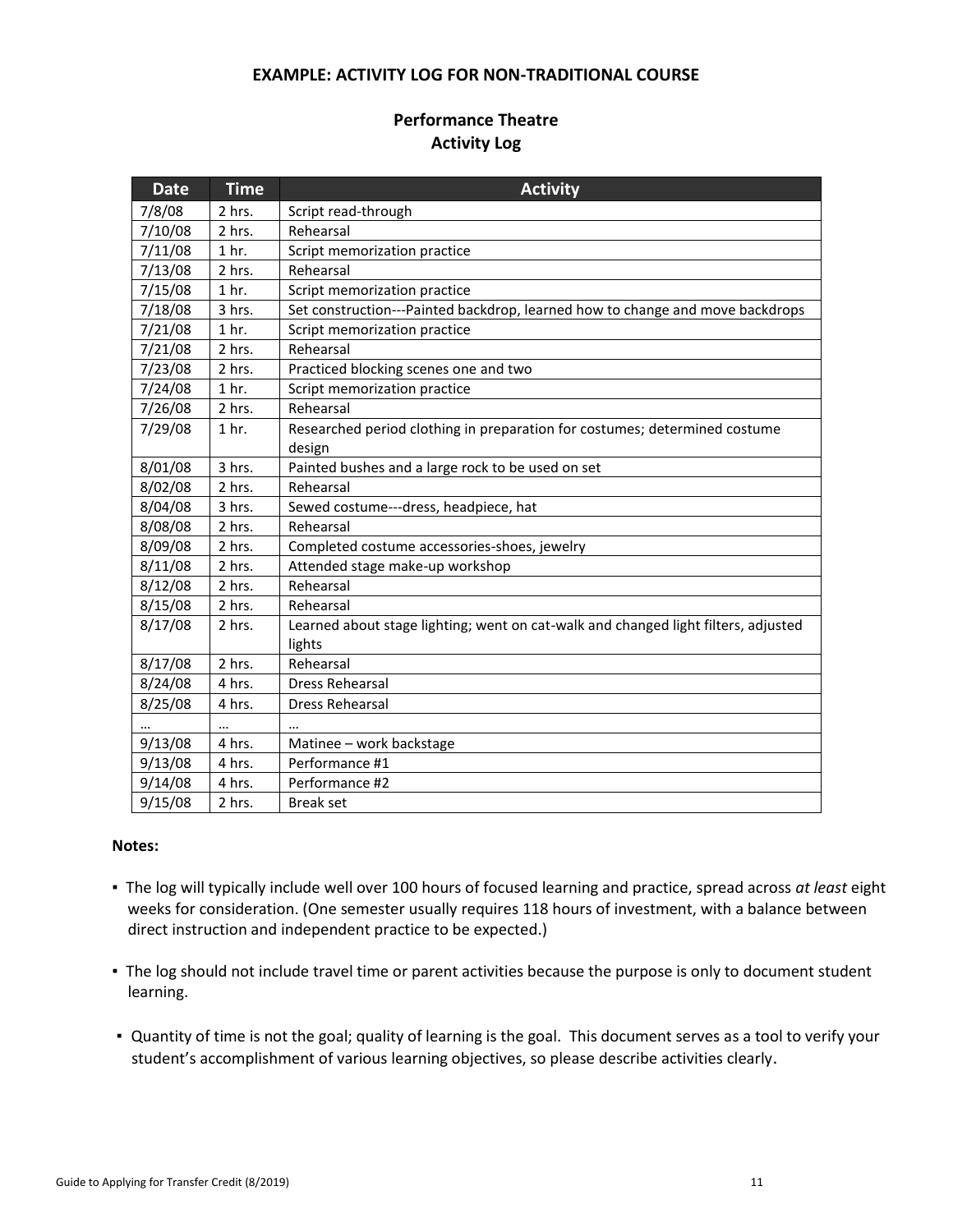# **EXAMPLE: FACULTY VERIFICATION & ENDORSEMENT FOR NON-TRADITIONAL COURSE (Theater)**

# September 22, 2008

I am the director of the Imagination Theater Company. I earned my bachelor's degree in Performance Theater from Stephens' College and in addition to directing more than 25 plays over the past ten years, I have participated myself as a cast member in a variety of plays produced by local theater companies.

My purpose with this letter is to offer my evaluation of Anna Applebee's participation in "Mind the Gap," performed by the company in July 2007. Anna has participated in several performances at the Imagination Theater Company, but this is the first time that Anna has held a lead role in a production. She did an excellent job both in preparation and performance of her role.

Anna and her mother, Mary, invited me to partner with their family to help them enrich Anna's learning in this production to the extent that her participation could also achieve high school theatre credit. To that end, we identified several new opportunities for Anna that would challenge her to maximize her learning through this production. These included research of her character, self and peer critique, and formalized feedback from the director. Together with the Applebee family, I developed a list of learning goals for Anna and we also established a timeline for final evaluation.

In the particulars, Anna committed herself to the production; absorbing herself into her role, leading our cast both on and off the stage. Most impressive to me was Anna's diligent study about the time period being portrayed, specifically as it concerned appearance. She used this knowledge to create her own period costume for her character and to help on the creation of the set. For this production we also taught Anna how to manage the pulley system for the backdrops, which was her responsibility during the matinee performances by the alternate cast. She also received instruction on how to change the light filters and adjust the stage lights. All of the performers for this production received direct instruction on stage make-up from a make-up artist; actors were responsible for applying their own make-up for the performance. Anna certainly mastered these skills and many others for her character and for our production.

In general, Anna completely fulfilled all the objectives we set for her. Her efforts focused more heavily on the stagecraft objectives and less on the other aspects of production, as is appropriate for the role she was assigned. While there will always be room for improvement, Anna's learning and accomplishments in our production were well-above my expectations for students of her age.

Now that Anna has gained confidence in her abilities both on an off the stage, we hope to have her move to a different genre of theater, the musical. By doing so, she will expand her repertoire and be a much more diversified performer. If you would like additional information concerning Anna's participation in this play or have any questions, please contact me.

Sincerely,

Audrey Hepburn (573) 449-2252

Enclosure: Learning Objectives and Assessments Outcomes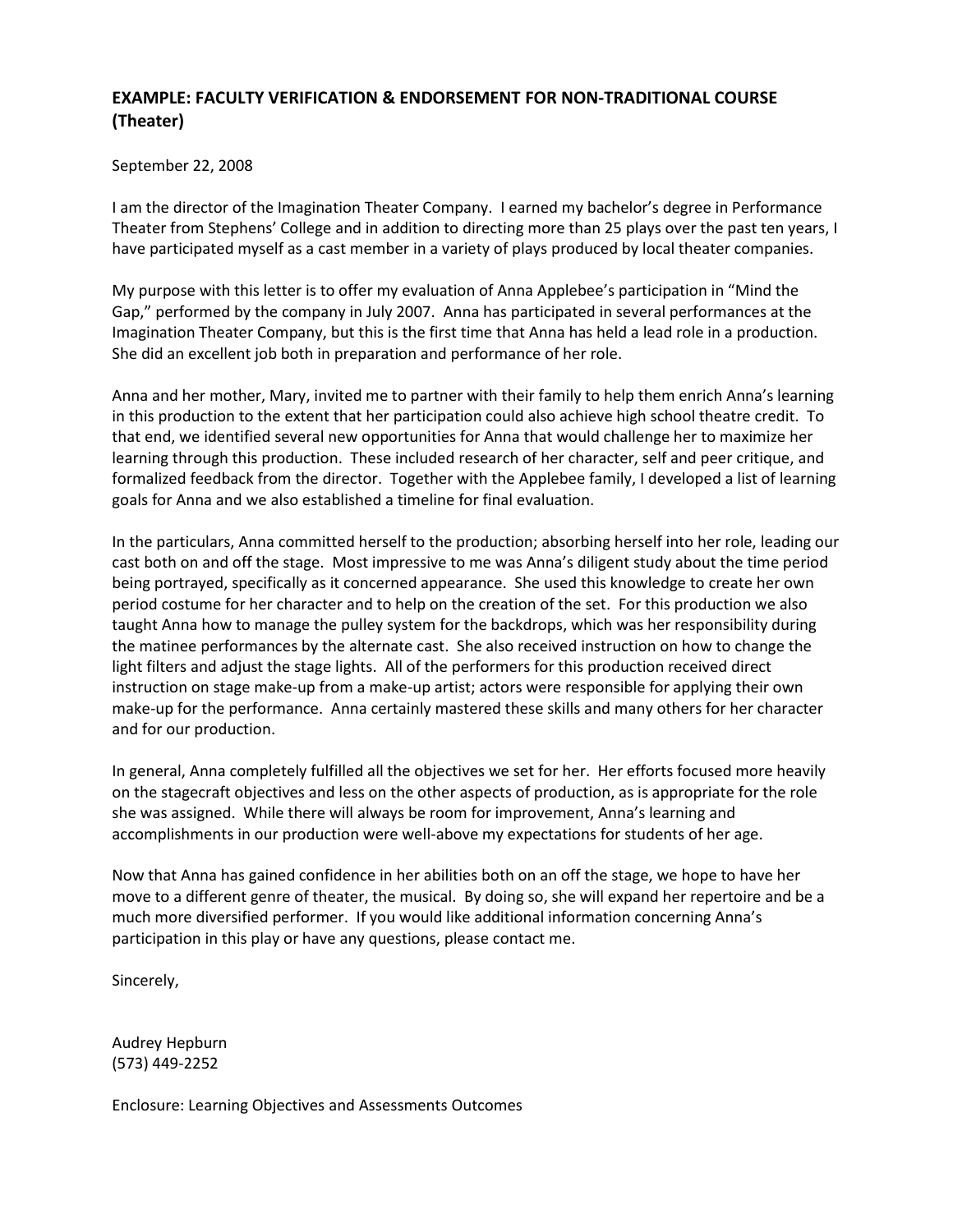# **EXAMPLE: FACULTY VERIFICATION & ENDORSEMENT FOR NON-TRADITIONAL COURSE (Piano)**

## To Whom It May Concern:

My name is Susan Snow, and I provide private piano lessons to students in Columbia from my own private studio. I have a Bachelors Degree in Music and Masters Degree in Piano Performance from the University of Missouri in Kansas City. I have taught private lessons to piano students for more than nine years and have at times served as the accompanist for my church and for a local theater company.

## **General Course Structure and Description**

I am Joanna Smith's teacher. She has been taking music lessons from me since childhood, but from September 2010 to May 2012 we outlined our course for the sake of high school credit. During this time period, I met with Joanna weekly for forty-five minutes to instruct her in her approach to classical piano literature and instruct her toward preparation for special performances (recitals, family gatherings, and a wedding). Joanna also received instruction in theory, scales and technique, and basic music theory.

## **Assessments/Performance Summaries**

Joanna's progress was deliberate, sequential, and thorough. Joanna was only permitted to move on from a piece after she displayed mastery technical and interpretive skills. Memorization was also a key element in two formal piano recitals and two music festivals (playing for a judge). These performances helped her gain confidence and poise.

## **Specific Learning Objectives**

The repertoire selected for this course is listed on the Attached Document titled "Pieces Mastered." Each piece was chosen to bring forth the natural talent and mastered skills we wanted to enhance. Skill included (but were not limited to):

- increased dexterity in fingering as complexity of chords and melodies increased
- maintaining balance between melody and accompaniment
- identifying composer and period styles
- correctly articulating phrases
- learning ornamentation
- exact pedaling
- appropriate expression

Joanna progressed in all areas, especially in showing expression. The piano became her second voice.

#### **Evaluative Conclusion & Endorsement (with Standard for Grading)**

All through her studies with me, Joanna demonstrated diligence in practice, commitment to doing her very best, and determination to succeed. She often invested between four to seven hours each week practicing.

Based on these factors, I would recommend that at least one-half unit of high school credit be awarded to Joanna in recognition of her investment and achievement. Although letter grades were not assigned, I would be comfortable identifying Joanna as an A student in regards to this course.

Thank you for your consideration, and for the time you spend in evaluating this further. You may call me with any question at 999-9999.

Sincerely, Susan Snow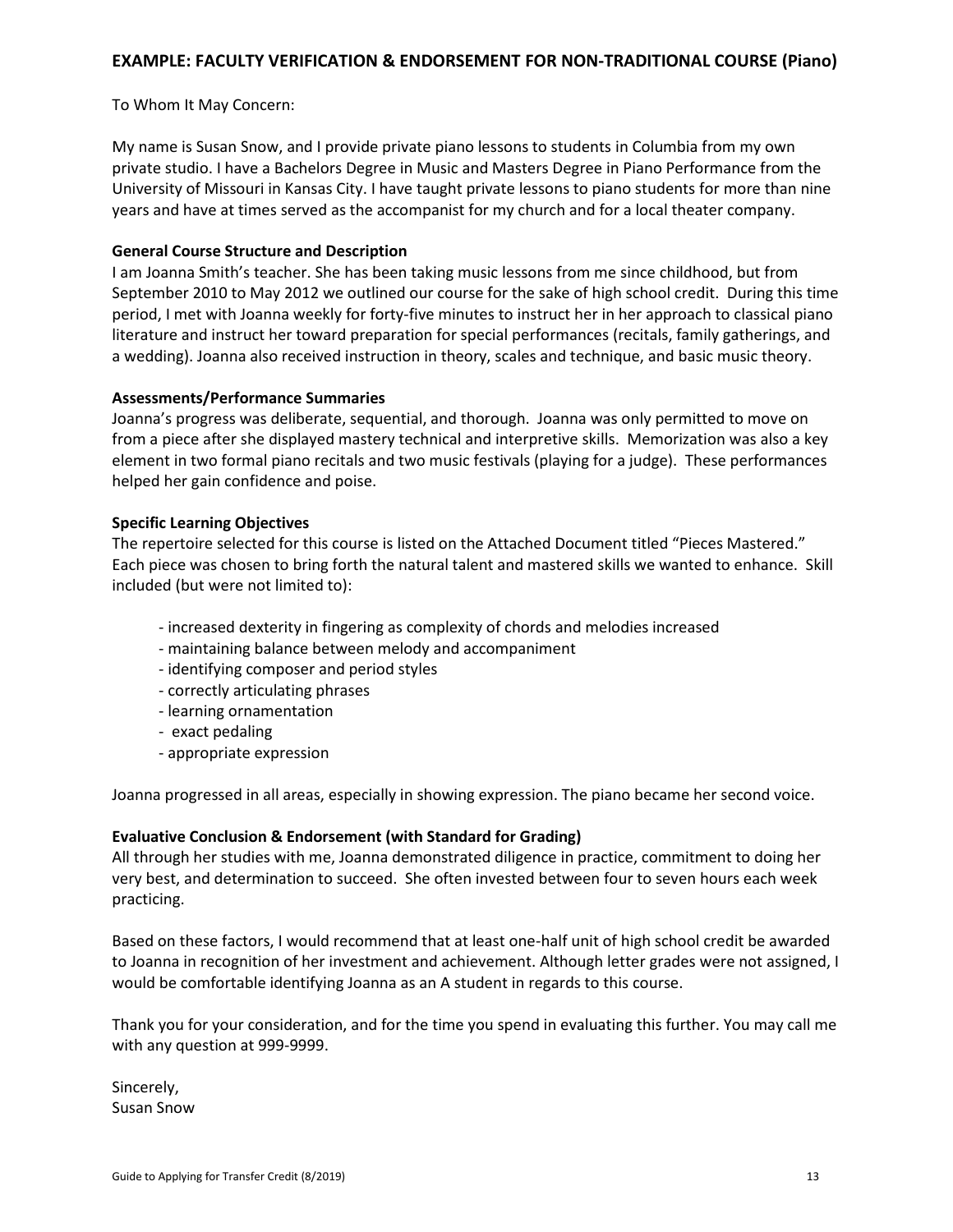#### **MASTERED PIECES**

#### **Wedding Repertoire (Spring 2010)**

| " Love In This Club; Nelly, arranged by David Sides<br>■ Hey There Delilah; Plain White T's, arranged by Tony Dao<br>■ To A Wild Rose; MacDowell<br>River Flows In You; Yiruma | (Jan 1 - February 8, 2010)<br>(February 9 - March 5, 2010)<br>(February 12 - March 15, 2010)<br>(March 8 - April 15, 2010) |  |  |
|--------------------------------------------------------------------------------------------------------------------------------------------------------------------------------|----------------------------------------------------------------------------------------------------------------------------|--|--|
| " Storybook Love; Mark Knopfler                                                                                                                                                | (March 20 - May 1, 2010)                                                                                                   |  |  |
| All I Ask of You; Lloyd Webber                                                                                                                                                 | (April 1 – May 20, 2010)                                                                                                   |  |  |
| Classical Repertoire (Fall 2010 - Spring 2012)                                                                                                                                 |                                                                                                                            |  |  |
| ■ Waltz Op. 124, No. 4; Schumann                                                                                                                                               | $(Aug 1 - Sept 15, 2010)$                                                                                                  |  |  |
| Sonata movt. 1; Hayden                                                                                                                                                         | $(Oct 1 - Dec 1, 2010)$                                                                                                    |  |  |
| • Rondo Alla Turca from Sonata K. 331; Mozart                                                                                                                                  | (Feb 1 - May 30, 2011)                                                                                                     |  |  |
| Fantasy Dance Op. 124, No. 5; Schumann                                                                                                                                         | $(Oct 30 - Nov 30, 2011)$                                                                                                  |  |  |
| Notturno Op. 54, No. 4; Grieg                                                                                                                                                  | (Sep 1 – Dec 30, 2011)                                                                                                     |  |  |
| Sonata in C; Mozart                                                                                                                                                            | (Jan 1 - Mar 30, 2012)                                                                                                     |  |  |
| ■ Concerto No. 27; Mozart                                                                                                                                                      | (Jan 30 - Mar 30, 2012)                                                                                                    |  |  |

■ Winter Rhapsody; Dennis Alexander (Jan 1 – Mar 30, 2012)

## **Performance Pieces**

Notturno Op. 54, No. 4 *Recital: November 6, 2011 (program attached)*

Rondo Alla Turka from Sonata K. 331 *Recital: May 12, 2011 (program attached)*

Winter Rhapsody (July 12, 2012) *Summer Serenade Recital (program attached)*

Instructor's Signature: \_\_\_\_\_\_\_\_\_\_\_\_\_\_\_\_\_\_\_\_\_\_\_\_\_\_\_\_\_\_\_\_\_\_\_\_\_\_\_